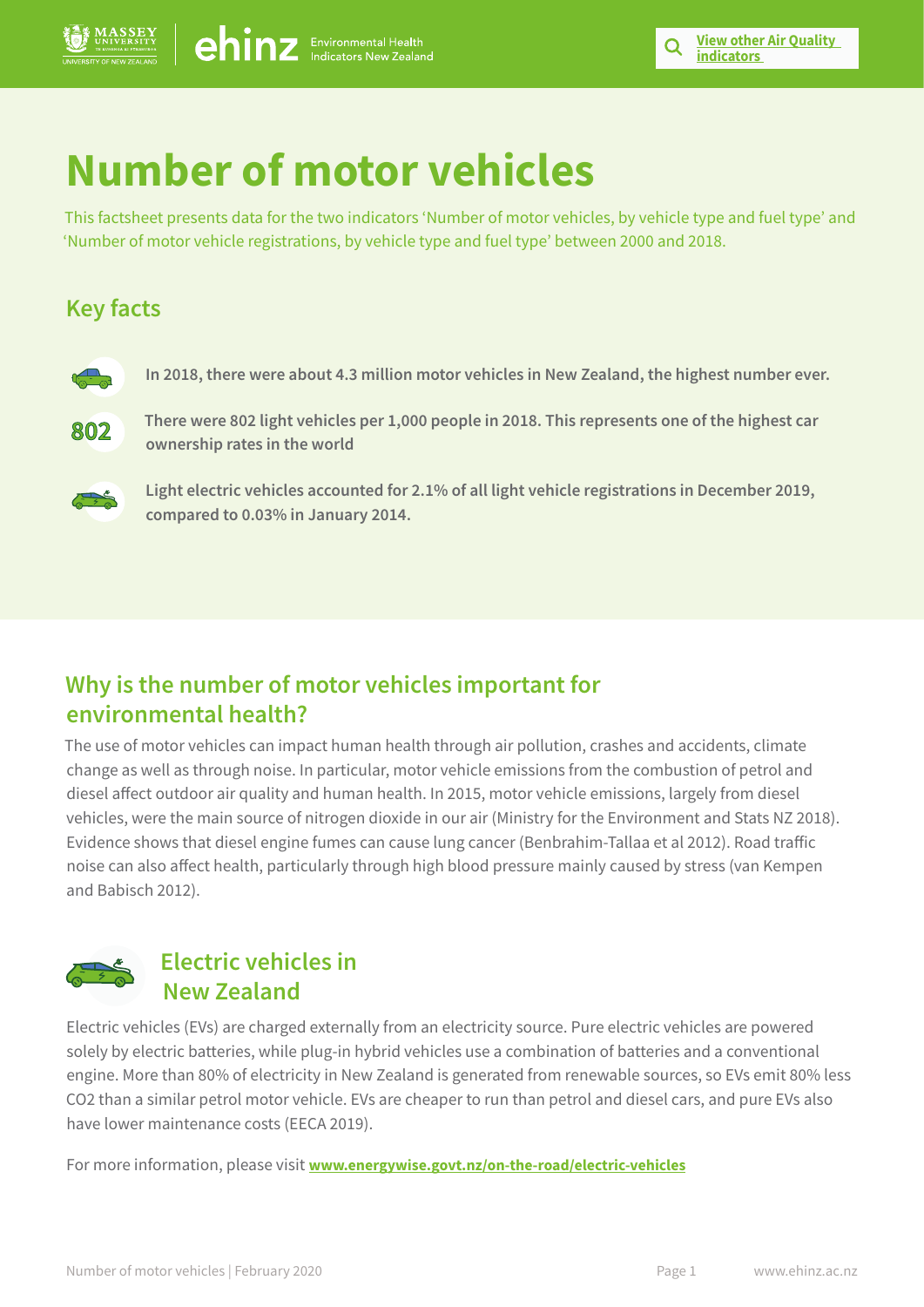### **More vehicles on our roads**

There were almost 4.3 million motor vehicles in New Zealand in 2018—the highest ever number (Figure 1). Between 2000 and 2018, the number of motor vehicles in New Zealand increased by 60%, from 2.7 million in 2000 to 4.3 million motor vehicles in 2018.



#### **Figure 1: Number of motor vehicles, 2000-2018**

In 2018, light passenger vehicles were the most common type of vehicle (3.3 million vehicles, 77% of the fleet), followed by light commercial vehicles (622,000 vehicles, 14% of the fleet) (Figure 2). Together, light vehicles made up over 91% of the total vehicle fleet. The rest of the fleet was made up by motorcycles (177,000, 4.1%), trucks (149,000, 3.5%), and buses (11,000, 0.3%).



**Note:** Values might not add up to 100% due to rounding**. Source:** Ministry of Transport 2019

**Source:** Ministry of Transport 2019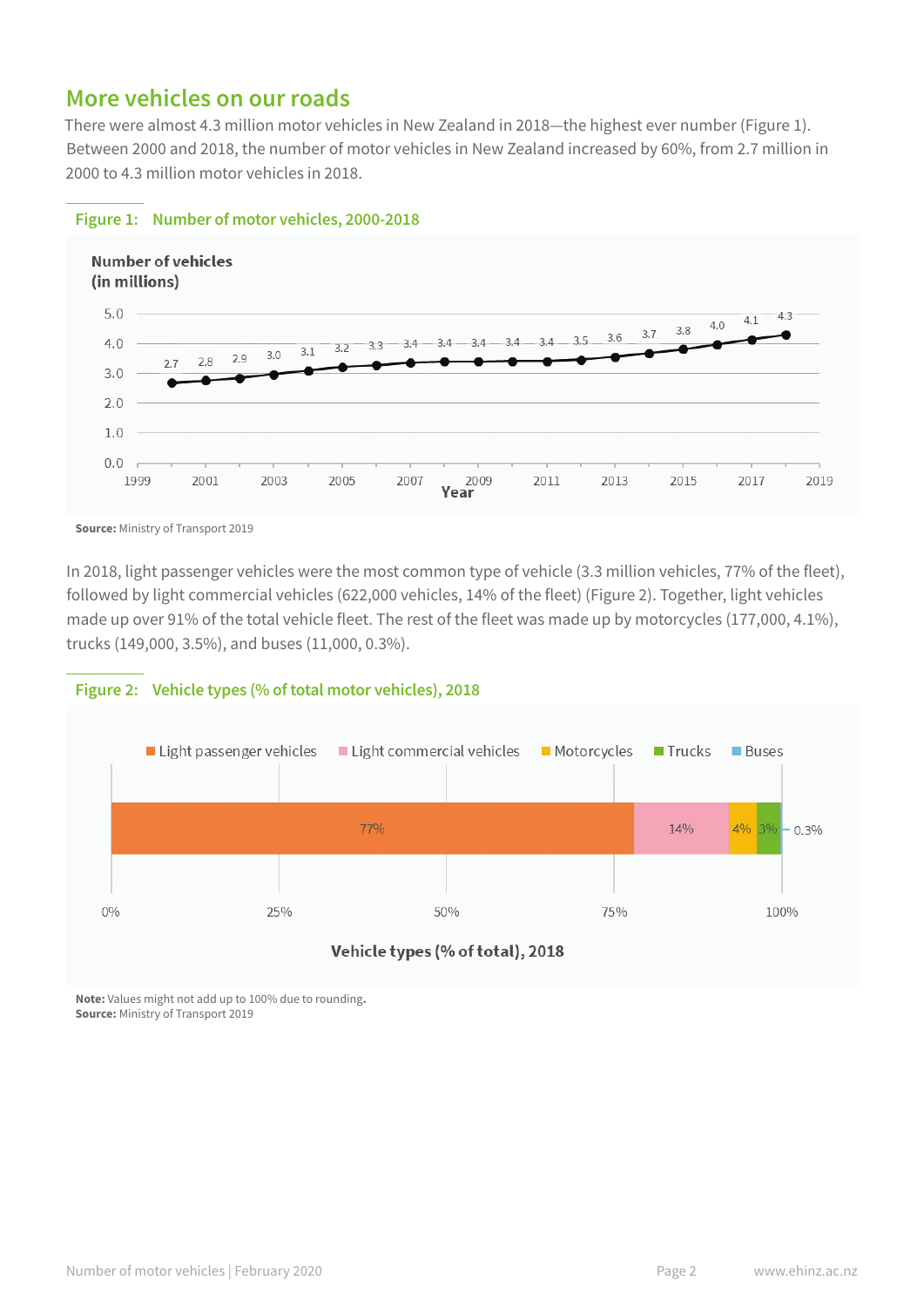### **Diesel vehicle numbers continue to increase**

The number of diesel vehicles has increased steadily since 2000, particularly within the light commercial vehicle fleet. In 2018, 75% of light commercial vehicles and 9% of light passenger vehicles were diesel (Figure 3). About 20% of the total light vehicle fleet was diesel in 2018. The truck and bus fleet almost entirely consists of diesel vehicles.





**Source:** Ministry of Transport 2019

## **Car ownership per capita continues to increase**

Between 2001 and 2018, the number of light vehicles per 1,000 people increased from 661 to 802 (Figure 4). This rate represents one of the highest levels of car ownership in the world (Ministry of Transport 2019).





**Source:** Ministry of Transport 2019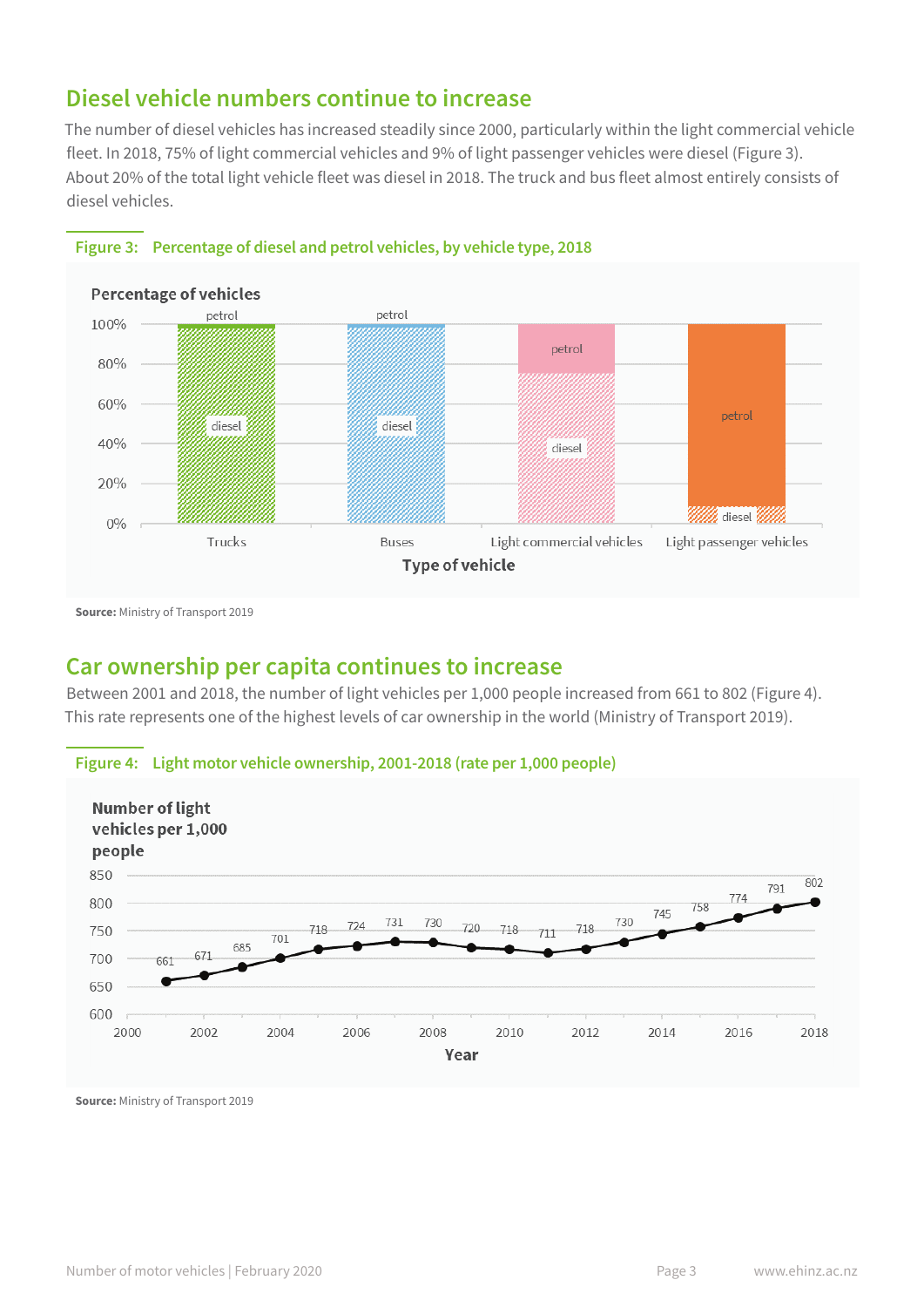Light vehicle ownership rates varied across the country (Figure 5). The region with the highest ownership rate was Nelson-Marlborough (1,027 light vehicles per 1,000 people) and the region with the lowest light vehicle ownership rates was Wellington (676 light vehicles per 1,000 people).



#### **Figure 5: Light vehicle ownership, by region, in 2018 (rate per 1,000 people)**

**Source:** Ministry of Transport 2019

## **Number of EVs is increasing rapidly**

The electric vehicle fleet in New Zealand is mainly made up of light vehicles. In 2019, there were over 18,500 EVs, up from only 161 in 2013 (Figure 6). Over 75% of the light electric vehicle fleet is made up of pure EVs; the rest of the fleet consists of plug-in hybrid vehicles.

#### **Figure 6: Number of light EVs, 2013-2019**



**Source:** Ministry of Transport 2019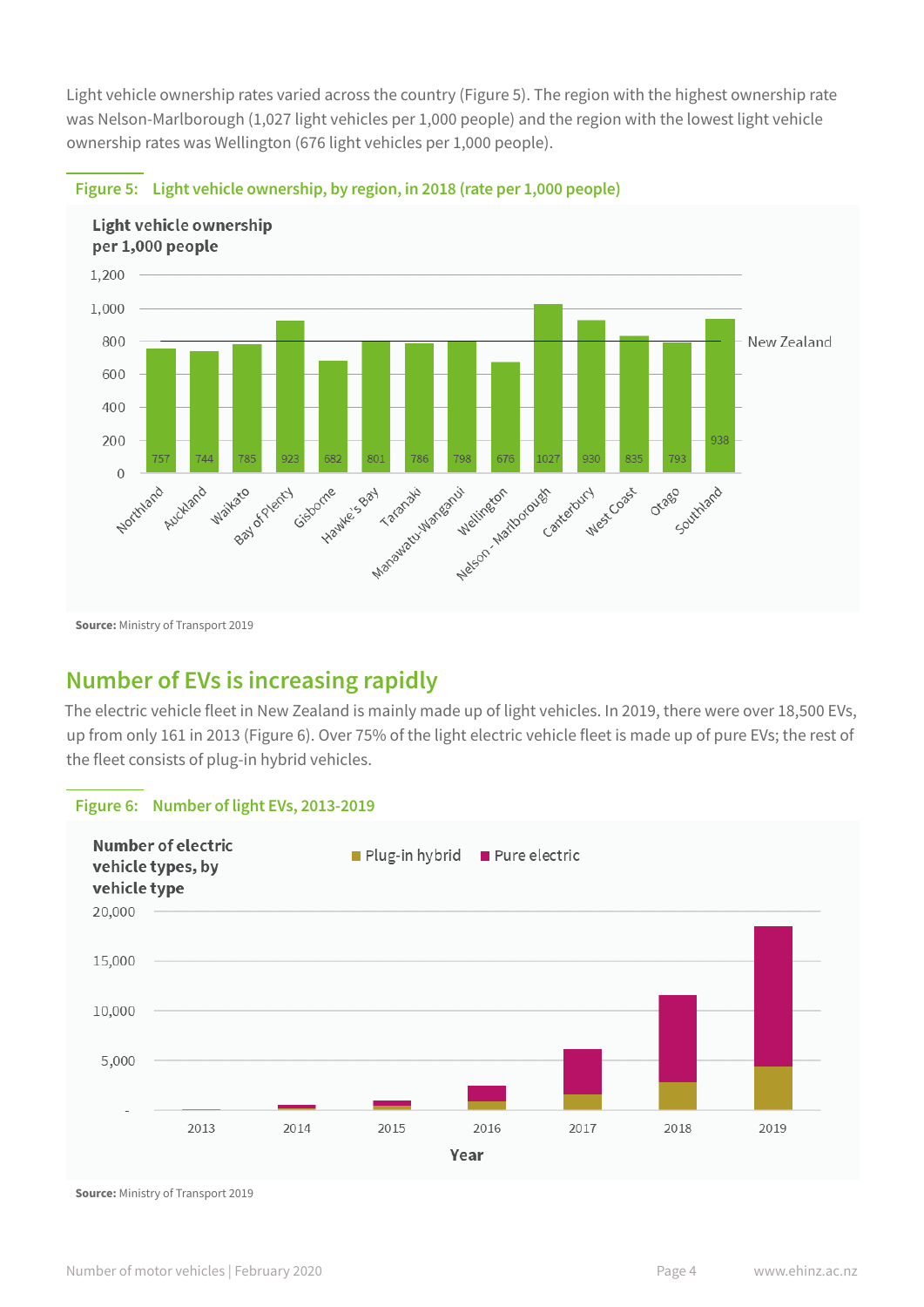Light EVs are increasingly becoming a larger percentage of light vehicle registrations (Figure 7). In December 2019, light EVs accounted for 2.1% of all light vehicle registrations, compared to 0.03% in January 2014. However, the light vehicle fleet is still dominated by fossil fuels.



#### **Figure 7: Percentage of light vehicle registrations that are EVs, January 2014-December 2019**

In 2019, there were 3.8 light electric vehicles per 1,000 people in New Zealand (Figure 8). Auckland and Wellington regions were the areas with the largest ownership rate (4.8 light electric vehicles per 1,000 people in both regions) whereas the West Coast region had the lowest ownership rate (0.8 light electric vehicles per 1,000 population).





**Source:** Ministry of Transport 2019

**Source:** Ministry of Transport 2019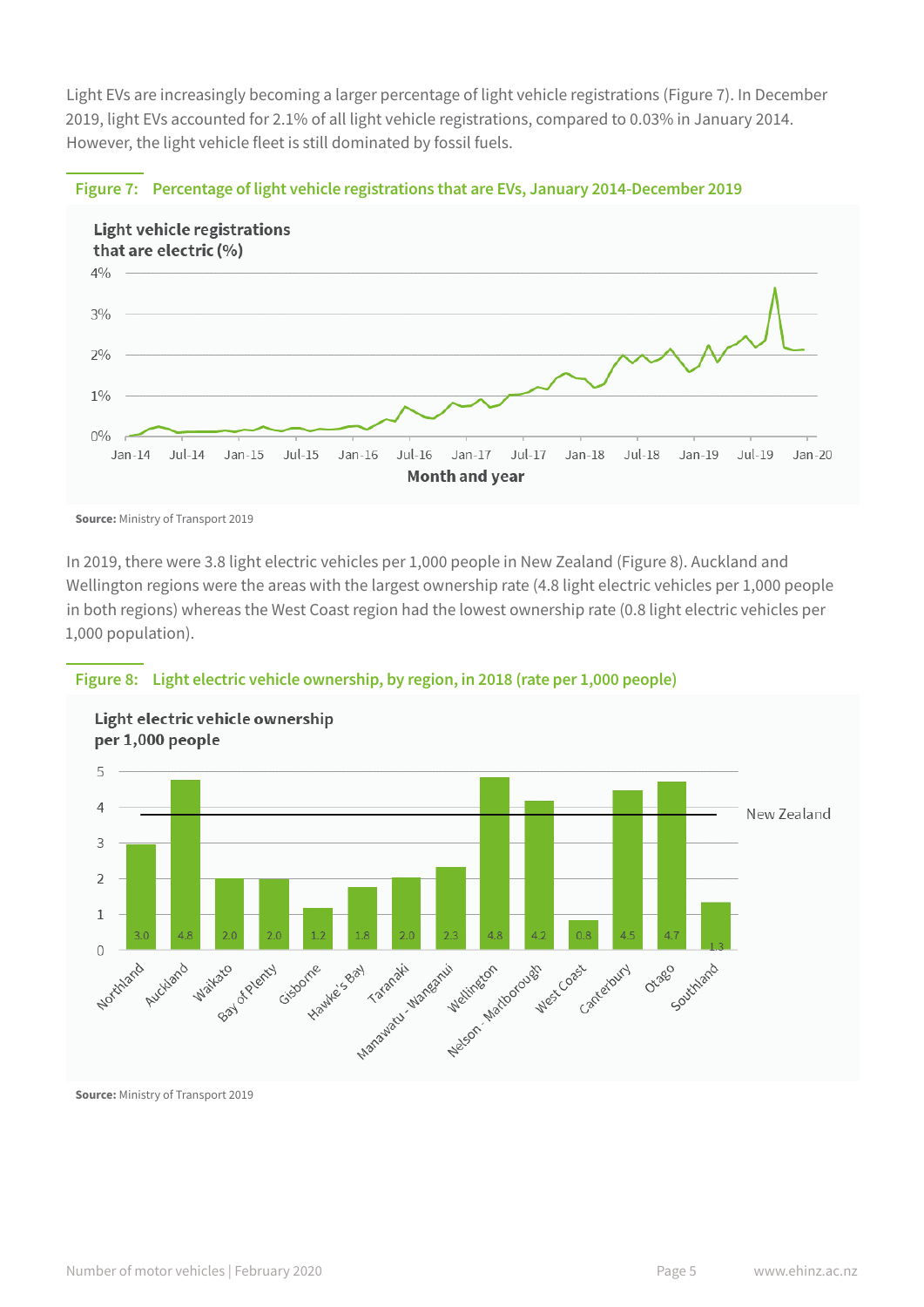### Data for these indicators

#### **Number of motor vehicles, by vehicle type and fuel type**

This indicator presents the number of vehicles in the New Zealand vehicle fleet. The following categories of vehicles are used:

- Light vehicle fleet includes:
	- Light passenger vehicles (passenger cars and vans)
	- Light commercial vehicles (the following if under 3,500 kg: goods vans, trucks, utilities, buses, and motor caravans)
- Trucks (the following if over 3,500 kg: goods vans, trucks, utilities, and motor caravans)
- Buses (those over 3,500 kg)
- Motorcycles (including mopeds)
- Light electric vehicles (plug-in hybrid and pure electric)

Data for this indicator comes from the Ministry of Transports Annual vehicle fleet statistics and the monthly electric vehicle registrations. Data for each year is a snapshot of the month December. For additional information, see the metadata link below.

#### **Number of motor vehicle registrations, by vehicle type and fuel type**

This indicator presents the number of vehicle registrations in New Zealand. Two categories of vehicles are used:

- Light electric vehicles (plug-in hybrid and pure electric)
- Light vehicle fleet (light passenger vehicles and light commercial vehicles)

Data for this indicator comes from the Ministry of Transports monthly electric vehicle registrations. For additional information, see the metadata link below.